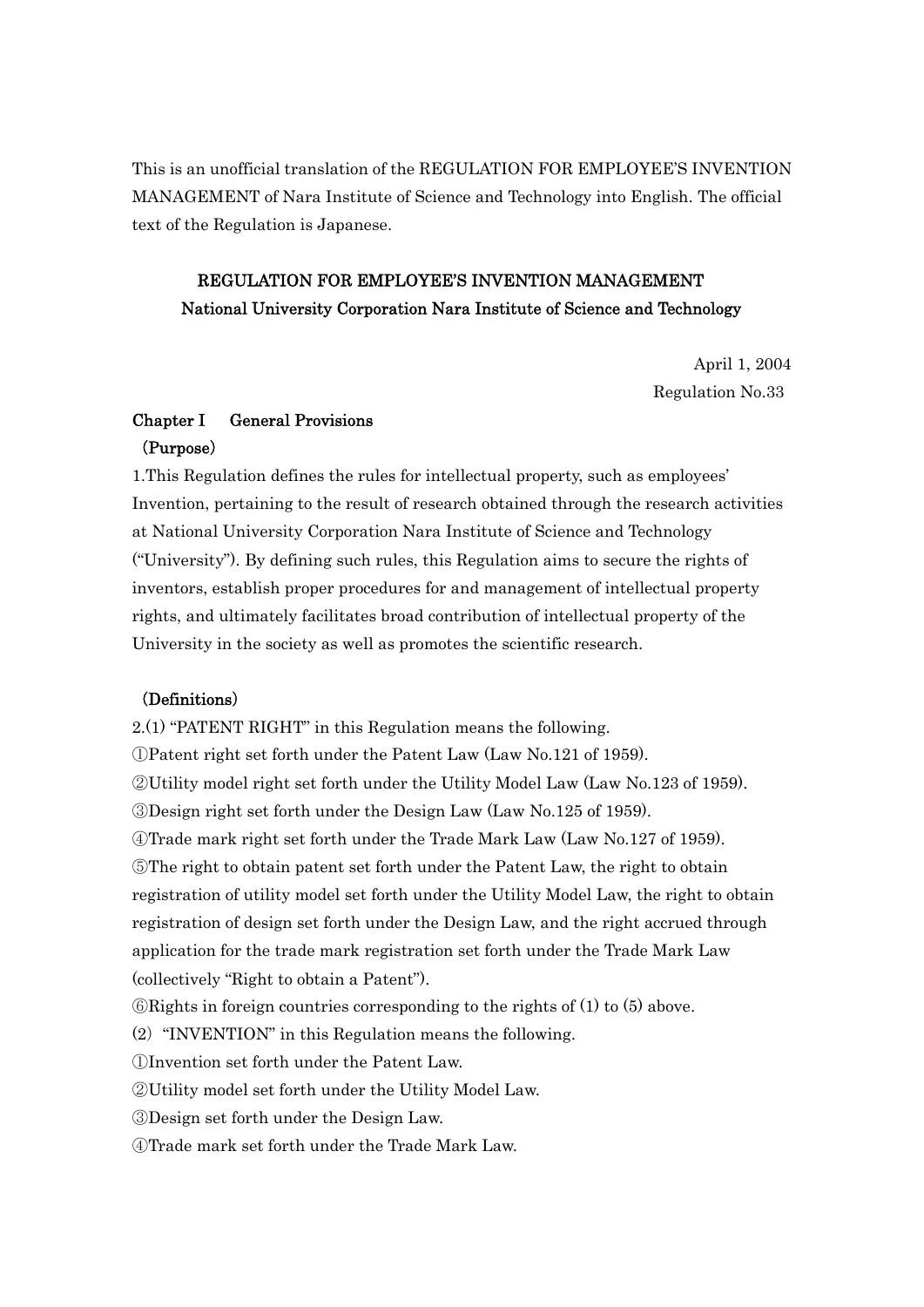(3)"COPYRIGHT" in this Regulation means the copyright set forth under Sections 21 through 28 of the Copyright Law (Law No. 48 of 1970) and the corresponding copyright in foreign countries, applicable to the following works (collectively "Program").  $\Omega$ Works of program set forth under the Copyright Law, Article 2(1)(xbis).

 ②Works of data base set forth under the Copyright Law, Article 2(1)(xter). (4) "MASK WORK RIGHT" in this Regulation means the mask work right set forth under the Law Concerning the Circuit Layout of Semiconductor Integrated Circuits (Law No. 43 of 1985), the right to register the mask work right, and the rights in foreign countries corresponding to the foregoing rights.

(5) "BREEDER'S RIGHT" in this Regulation means the breeder's right set forth under the Seeds and Seedlings Law (Law No. 83 of 1998), the qualification to obtain registration of breed, and rights in foreign countries corresponding to the foregoing rights.

(6) "RIGHT TO USE TECHNICAL KNOW-HOW" in this Regulation means the right to use such technical information which can be kept confidential and also has a value of property ("Technical Know-How").

(7) "INTELLECTUALL PROPERTY RIGHT" in this Regulation means the following rights.

①PATENT RIGHT

②COPYRIGHT

③MASK WORK RIGHT

④BREEDER'S RIGHT

⑤RIGHT TO USE TECHNICAL KNOW-HOW

(8) "Intellectual Property" in this Regulation means Invention, Program, Mask Work, Breed, and Technical Know-How.

(9) "Employee's INVENTION" in this Regulation means INVENTION which by reason of its nature falls within the scope of the business of the University, and an act or acts resulting in were part of the present or past duties of the Employee performed on behalf of the University. In principle, such INVENTION is the Employee's INVENTION that is made by the Employee of the University in the course of his/her research using fund, facilities, equipment and/or other resources (including human resources) of the University.

(10) "Employee" means professor, associate professor, assistant professor, general staff of the University and other staff being employed by the University, and corporate director of the University such as president of University.

(11) "Student" means the person who is enrolled as the student of the University, and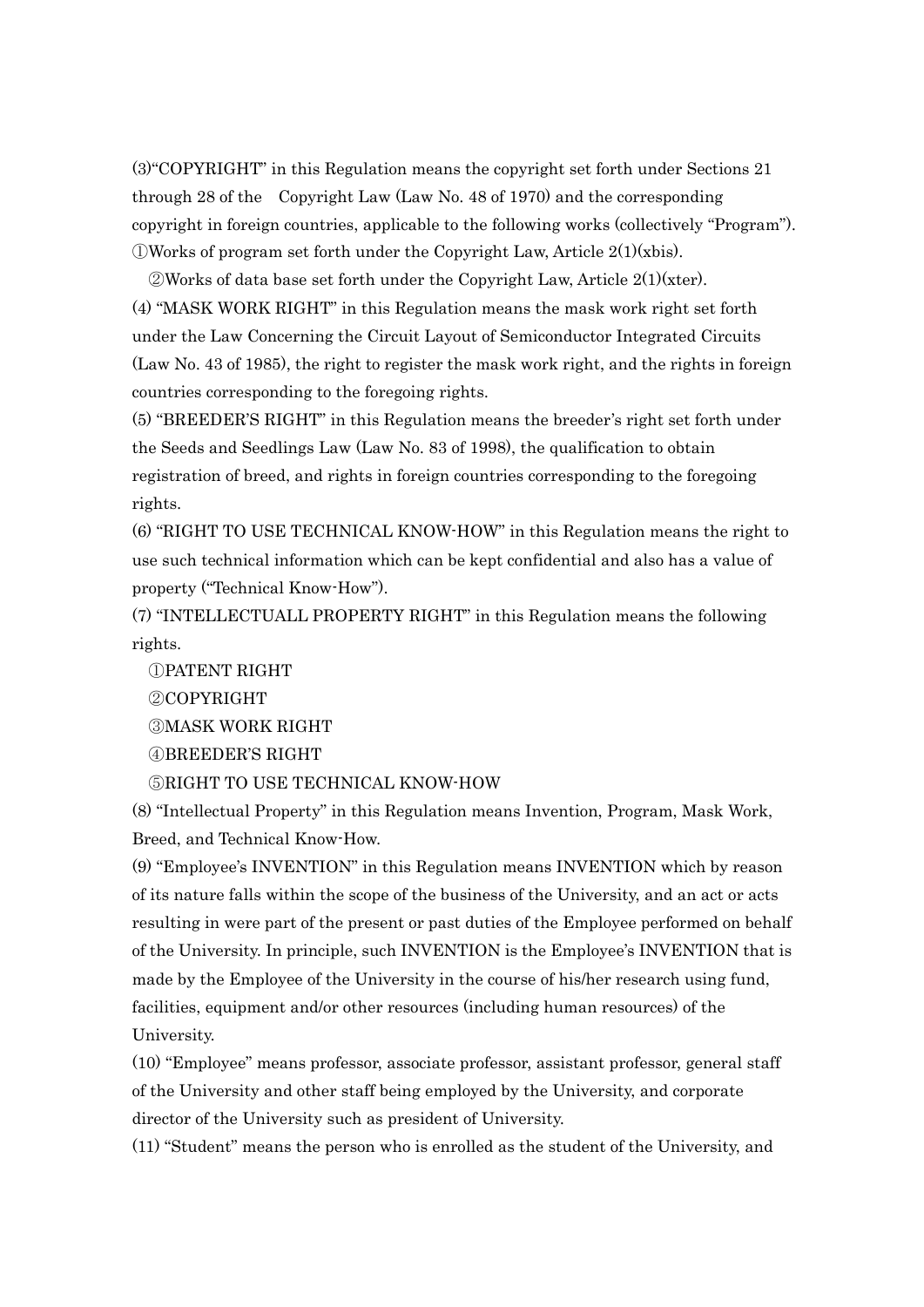the person who is neither enrolled as the student nor being Employee but engages in the business of the University such as research and/or education. (12) "Inventor" means Employee who made Employee's INVENTION.

## ChapterⅡ PATENT RIGHT

#### (Ownership of INVENTION made by Employee)

3.(1)PATENT RIGHT pertaining to the Employee's INVENTION is owned by the University, except the PATENT RIGHT pertaining to the Employee's INVENTION which the University declines to acquire .

(2)Employee shall not apply for, exercise, or assign to a third party the PATENT RIGHT pertaining to Employee's INVENTION, except the PATENT RIGHT pertaining to the Employee's INVENTION which the University declines to acquire.

(3) INVENTION made by Employee, which is not the Employee's INVENTION but which pertains to the business of the University, may be subject to this University of such INVENTION and agrees with the University to assign Right to obtain a Patent to the University concerning such INVENTION.

#### (Rules for INVENTION made by Student)

4.(1)In case the Student engages in a research (hereafter including a joint research with a private organization) under supervision or direction of the Employee who supervises such research, the INVENTION made by the Student in the course of his/her engagement in such research shall be subject to this Regulation, similarly to the INVENTION made by the Employee, pursuant to an agreement to be entered between the University and the Student concerning the ownership of the INVENTION made by the Student.

(2)The Employee who supervises the research set forth in Section 4(1) above shall endeavor to make the agreement set forth in Section 4(1) above with the Student at the time when the Employee lets the Student engage in such research.

#### (Intellectual Property Council)

5. (1)The University organizes the Intellectual Property Council ("Council").

(2)The function of the Council is the following.

 ①Deliberation on opposition raised against the judgment made pursuant to this Regulation regarding the Intellectual Property Right, such as judgment concerning ownership of the INVENTION made by Employee.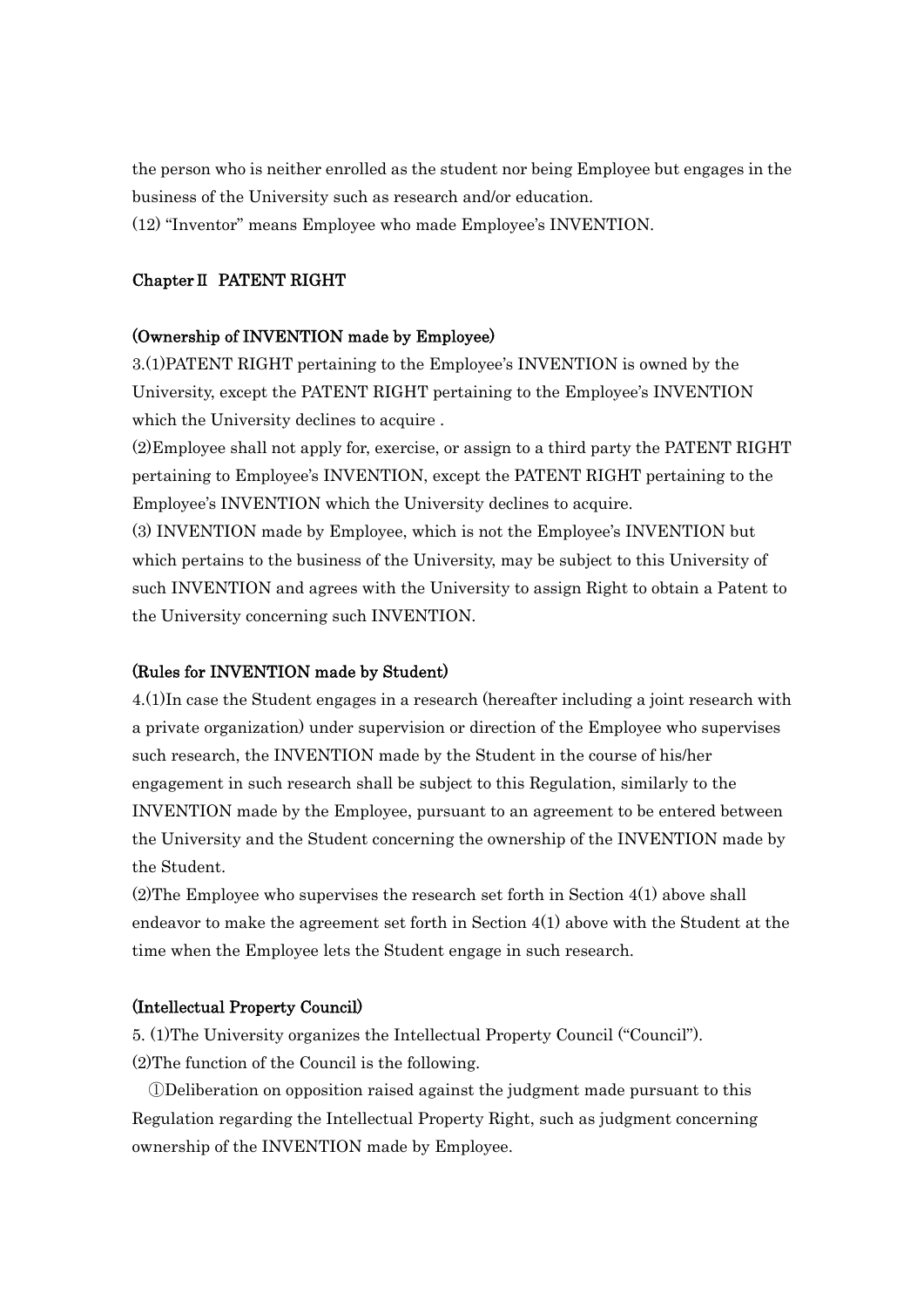②Deliberation on other matters concerning the Intellectual Property.

(3)The Council is composed of the following members.

①President of University

②Executive Director(s) of University

③Director of Intellectual Property Division

④Dean(s) of Graduate School

⑤Other members acknowledged necessary by the President of University.

(4)President of University shall be the chairman of the Council.

(5)The chairman of Council shall call the meeting of Council when necessary.

(6)When the chairman is unable to function by accident, the Director of Intellectual Property Division shall act on chairman's behalf.

(7)When the chairman acknowledges necessary, the person(s) other than the Council members may be allowed to attend the Council meeting for hearing of his/her opinion.

#### (Role of Intellectual Property Division)

6.(1)Intellectual Property Division undertakes staff functions necessary to execute the provisions of this Regulation, including operation of the Council set forth in Section 5 above, function of President of University, function of Director of Intellectual Property Division, and so forth.

#### (Notification of INVENTION)

7.(1)Employee shall notify President of University of the INVENTION made in connection with the research and/or education at the University, using the separately specified notification form.

(2)The notification set forth in Section 7(1) above shall be made prior to the application of such INVENTION for the patent.

(3)Employee shall make an independent and own judgment regarding whether the result of his/her research embodies a value of Intellectual property and whether the relevant PATENT RIGHT shall be pursued.

(4)Intellectual Property Division shall support the judgment made by the Employee under Section 7(3) above.

### (Judgment regarding Employee's INVENTION)

8.(1)President of University delegates Director of Intellectual Property Division to make the following judgment regarding the INVENTION notified by Employee. ①Whether or not the notified INVENTION is an Employee's INVENTION.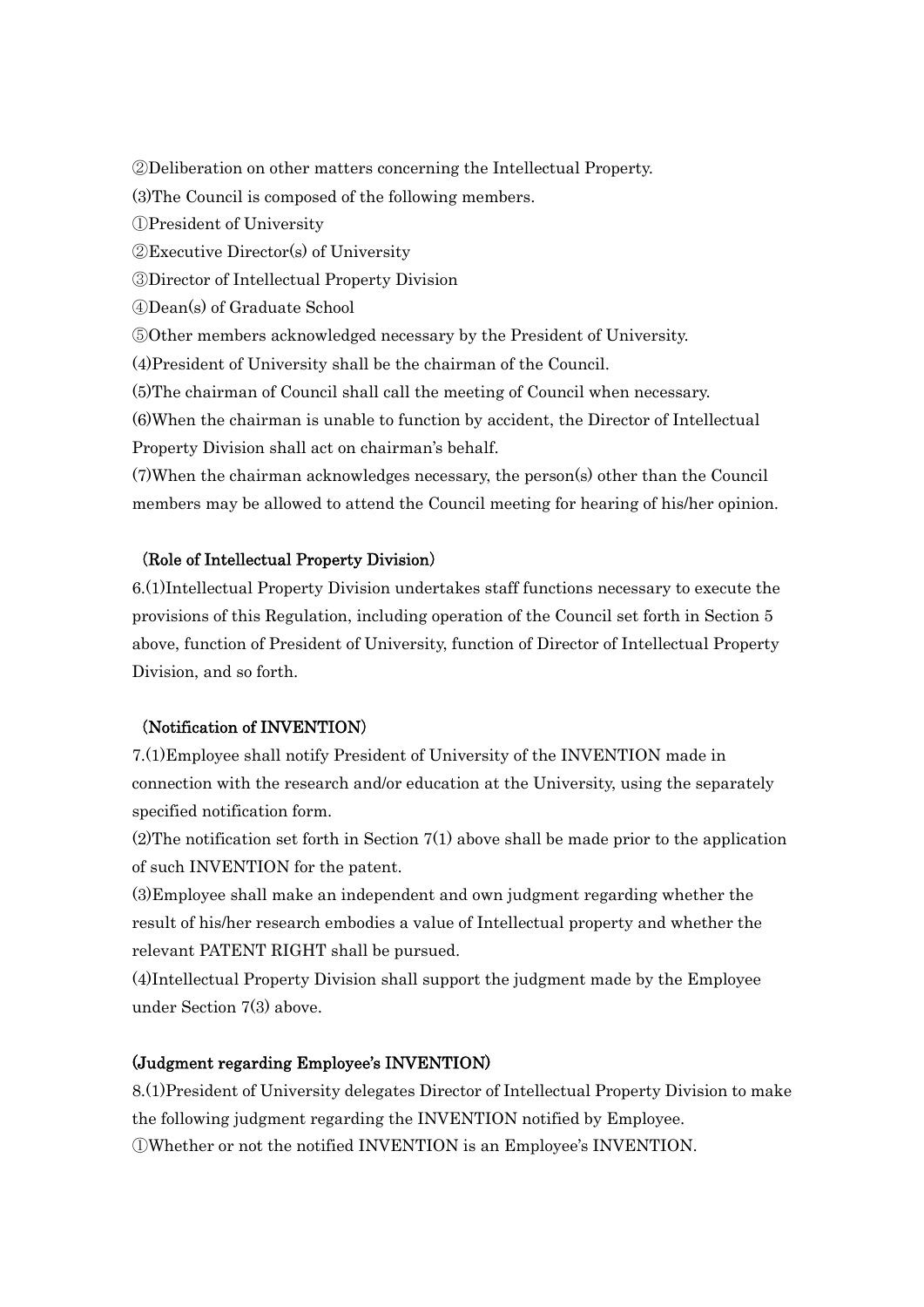②Whether or not the University receives assignment of Right to obtain a Patent regarding the notified INVENTION.

③Whether or not the notified INVENTION shall be preserved as the University's INTELLECTUALL PROPERTY RIGHT concerning the Technical Know-How. (In case a judgment is made to make preservation, the Inventor will lose the right to obtain a patent.)

(2)When the judgment is made pursuant to Section 8(1) above, Director of Intellectual Property Division shall provide a notice of such judgment to the Inventor who notified the INVENTION.

#### ( Submission of Deed of Assignment)

9. (1)When Employee has received a University's notice pursuant to Section 8 above, notifying University's judgment that the University intends to receive the assignment of Right to obtain a Patent regarding the INVENTION notified by Employee, the Employee shall promptly submit the separately specified Deed of Assignment to the President of University, as well as the document necessary for the patent application. (2)In case University provides Employee with a notice of its judgment that it does not intend to receive the assignment of the Right to Obtain Parent regarding the INVENTION reported by Employee, the Right to obtain a Patent regarding such INVENTION shall be considered returned to the Inventor of such INVENTION unless there is a condition specifying otherwise in such notice.

#### (Confidentiality of Patent Application; Notification relating to Patent Law, Section 30)

10. (1)Concerning the INVENTION notified to the President of University pursuant to Section 7 above, the Employee shall keep confidentiality of the contents of patent application and shall not disclose nor publicize the same, until the patent application is complete.

(2)In case the INVENTION is to lose its novelty for the reasons set forth in Patent Law, Section 30, under such unavoidable situation as submission of a paper describing the INVENTION to the scientific society, the Inventor shall promptly notify Director of Intellectual Property Division of such fact.

#### (Opposition)

11. (1) In case Employee has dissatisfaction with the notice of judgment received from University pursuant to Section 8, which notice notifies that University does not intend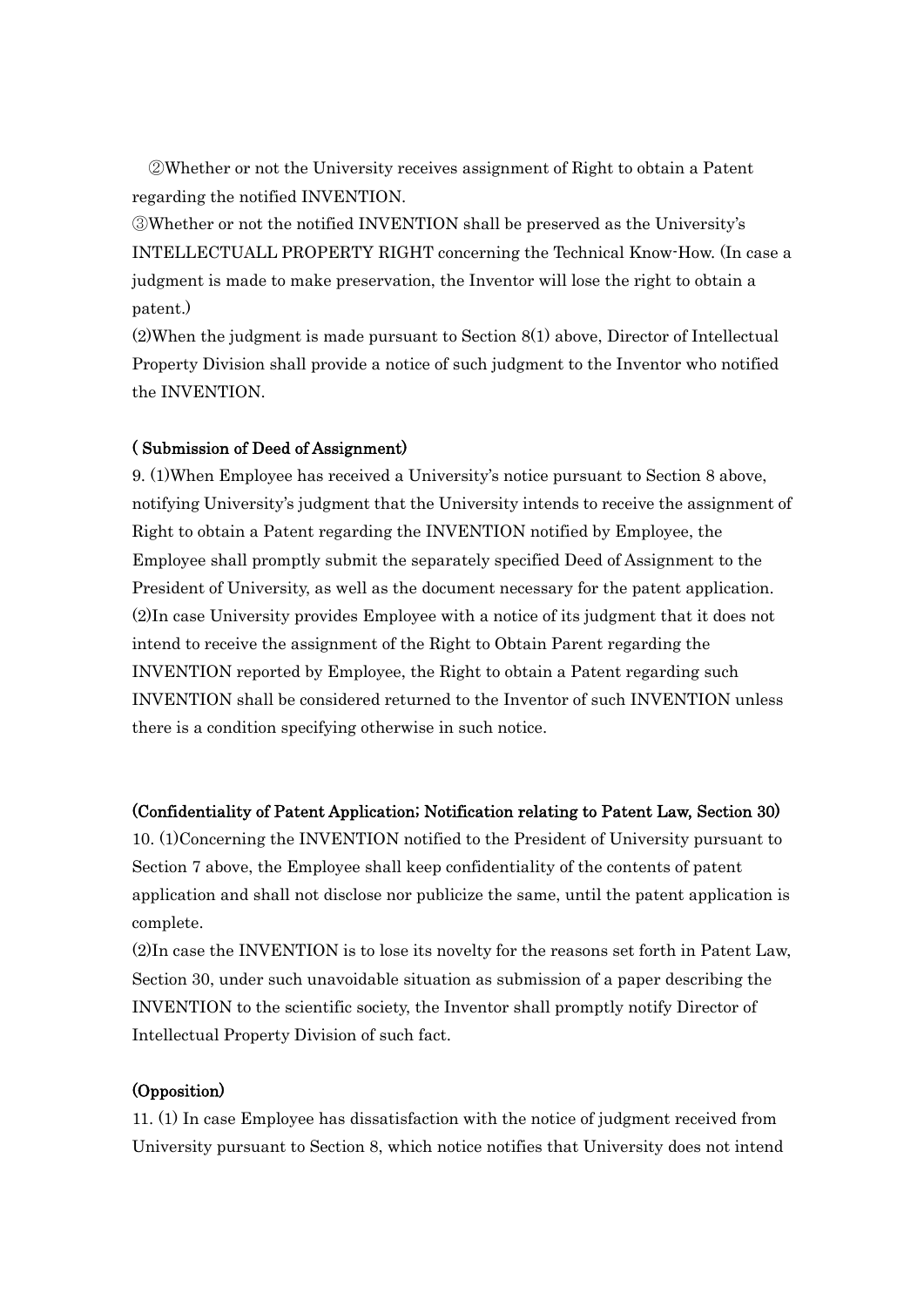to receive assignment of Right to obtain a Patent regarding the Opposition reported by Employee, Employee may submit a notice of opposition to President of University using the separately specified opposition form within twenty (20) days from the receipt of such notice from University.

(2)Upon receipt of opposition from Employee, President of University shall draw the final conclusion, through deliberation by the Council, as to whether or not University will receive assignment of Right to obtain a Patent regarding the INVENTION under concern, and notify the conclusion to Employee who raised an opposition. (3)Conclusion drawn under Section 11(2) above shall be the final and not objectionable.

## (Acquisition of PATENT RIGHT; Inventor's Obligation to Cooperate)

12.(1) When Deed of Assignment and the document necessary for patent application are received from the Inventor pursuant to Section 9 above, President of University shall delegate Director of Intellectual Property Division to commence procedures, such as patent application, necessary for acquisition of PATENT RIGHT.

(2)When Intellectual Property Division and/or patent attorney requires Employee to provide his/her opinion, answer to the question or other assistance relating to the patent application of Employee's INVENTION, during the procedures toward acquisition of PATENT RIGHT, Employee shall cooperate in good faith aiming at the acquisition of such right.

(3)When the procedures, such as patent application, set forth in Section12(1) above necessary for acquisition of PATENT RIGHT are complete, Director of Intellectual Property Division shall notify Employee of it.

#### (Responsibility for Maintenance, Control and Utilization of PATENT RIGHT)

13.(1)President of University shall delegate Director of Intellectual Property Division to undertake, under own responsibility of Director of Intellectual Property Division, the business for maintenance, control and utilization (including licensing to other parties) of PATENT RIGHT owned by the University.

(2)Terms and conditions for licensing of PATENT RIGHT are set forth in "Terms and Conditions for Licensing" of National University Corporation of Nara Institute of Science and Technology (Provision No. 36 of 2004).

#### (Compensation)

14.(1)President of the University shall pay compensation to the Inventor with respect to PATENT RIGHT assigned to the University.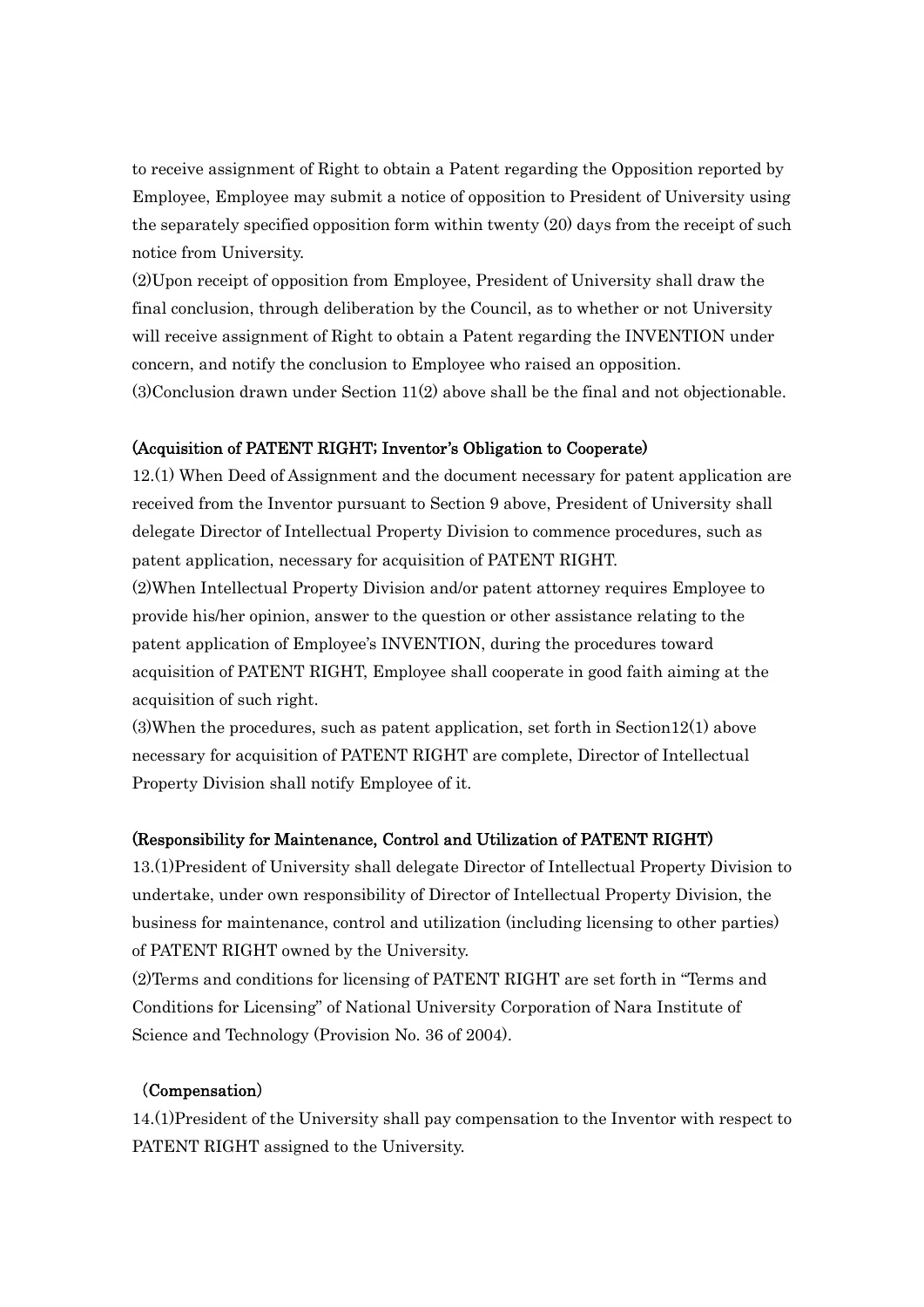(2)The compensation set forth in Section 14(1) above is classified as follows.

①Application compensation to be paid when application is filed for the PATENT RIGHT. ②Licensing compensation to be paid when University gains income from licensing of

# PATENT RIGHT.

③Assignment compensation to be paid when University gains income from the assignment of PATENT RIGHT.

(3)The amount of compensation is as follows.

①Application compensation: 6,000 yen per one (1) application

②Licensing compensation: Forty (40) % of the income gained by the University ③Assignment compensation: Forty (40) % of the income gained by the University (4)In case the compensation set forth in Section 14(1)above is payable to the Inventor consisting of multiple persons, the compensation shall be divided evenly and paid to such multiple persons assuming their even contribution to the INVENTION, unless there is an agreement otherwise among those multiple persons.

(5)Judgment concerning the payment of compensation shall be made by Director of Intellectual Property Division.

(6)In case the Inventor has dissatisfaction with University's judgment concerning the payment of compensation, he/she may notify opposition to the President of University within twenty (20) days from the notice of such judgment from the University. Such notice of opposition by the Inventor shall be subject to the same rule as set forth in Section 11 above.

# (Applicability to Employee's Retirement)

15. (1) Even when Employee loses status of employment by the University, due to retirement for example, this Regulation shall be applicable to the INVENTION made by such Employee during his/her employment.

(2)The compensation set forth in Section 14 shall be payable to Employee set forth in Section 15(1) above, even after retirement of such Employee.

# Chapter Ⅲ. INTELLECTUALL PROPERTY RIGHT other than PATENT RIGHT (COPYRIGHT)

16. (1)When Employee has created a Program as listed below in connection with the research and/or education at the University, he/she shall notify to the President of University using a separately specified notification form.

①A Program to be used outside of University, whether free of charge or at charge.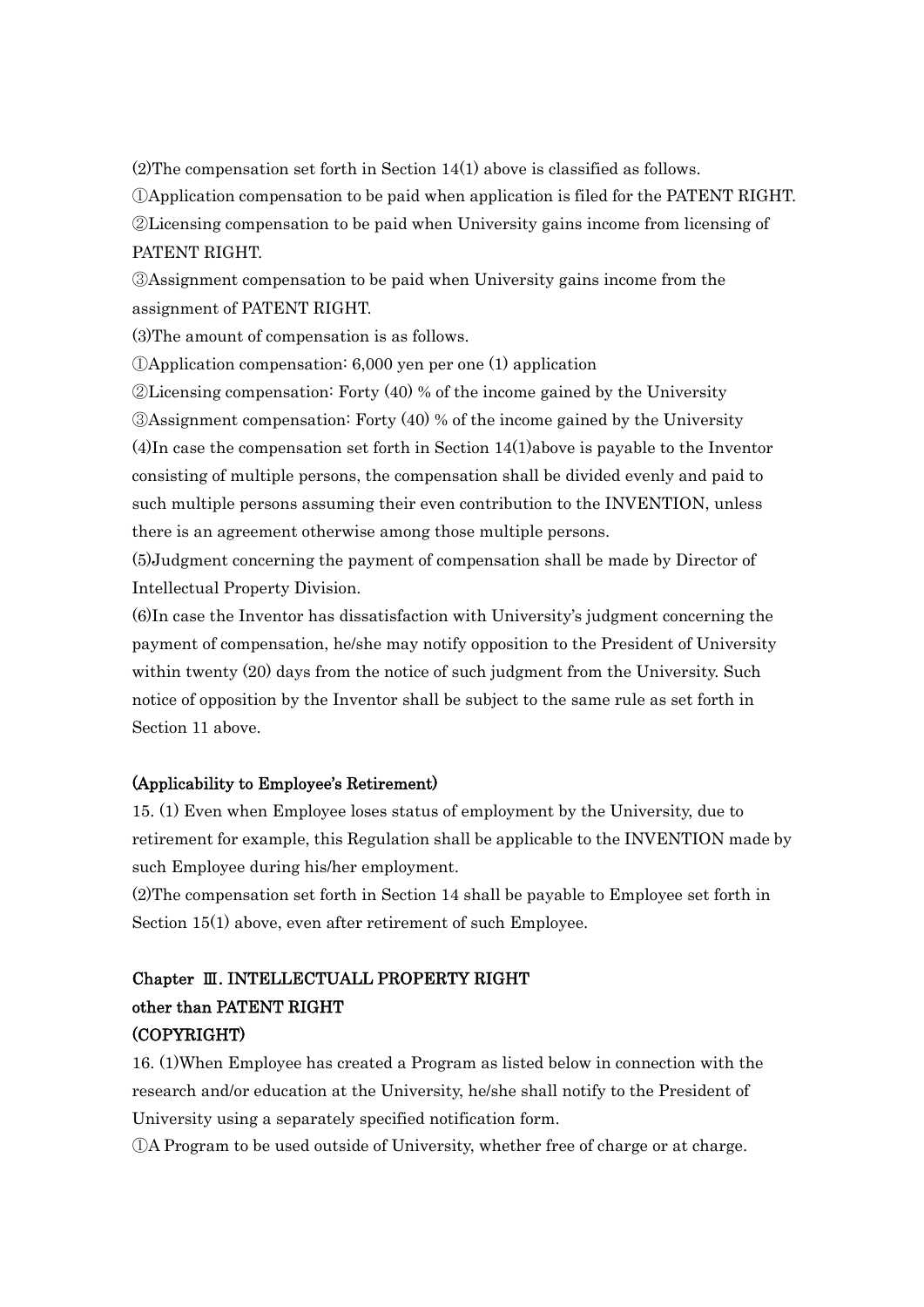②A Program of which the value of property has become apparent.

 ③A Program useful for the implementation of the invention which is applied for the PATENT RIGHT.

④Others, such as a Program, the COPYRIGHT of which is considered necessary to be protected.

(2)Sections 3 through 15 concerning PATENT RIGHT shall be similarly applicable to the COPYRIGHT.

## (MASK WORK RIGHT)

17. (1)When Employee has created a mask work for a semiconductor integrated circuit in connection with the research and/or education at the University, he/she shall notify to the President of University using a separately specified notification form. (2)Sections 3 through 15 concerning PATENT RIGHT shall be similarly applicable to the MASK WORK RIGHT.

## (BREEDER'S RIGHT)

18. (1)When Employee has created a breed specified under Seeds and Seedlings Law in connection with the research and/or education at the University, he/she shall notify to the President of University using a separately specified notification form. (2)Sections 3 through 15 concerning PATENT RIGHT shall be similarly applicable to the BREEDER'S RIGHT.

#### (RIGHT TO USE TECHNICAL KNOW-HOW)

19. When Employee has created a Technical Know-How in connection with the research and/or education at the University, he/she shall keep it under strict confidentiality and control, and notify to the President of University using a separately specified notification form.

### (Miscellaneous)

20. Those terms and conditions not set forth in this Regulation, but may become necessary with respect to Employee's INVENTION, shall be set forth separately.

This Regulation shall become effective as of April 1, 2004.